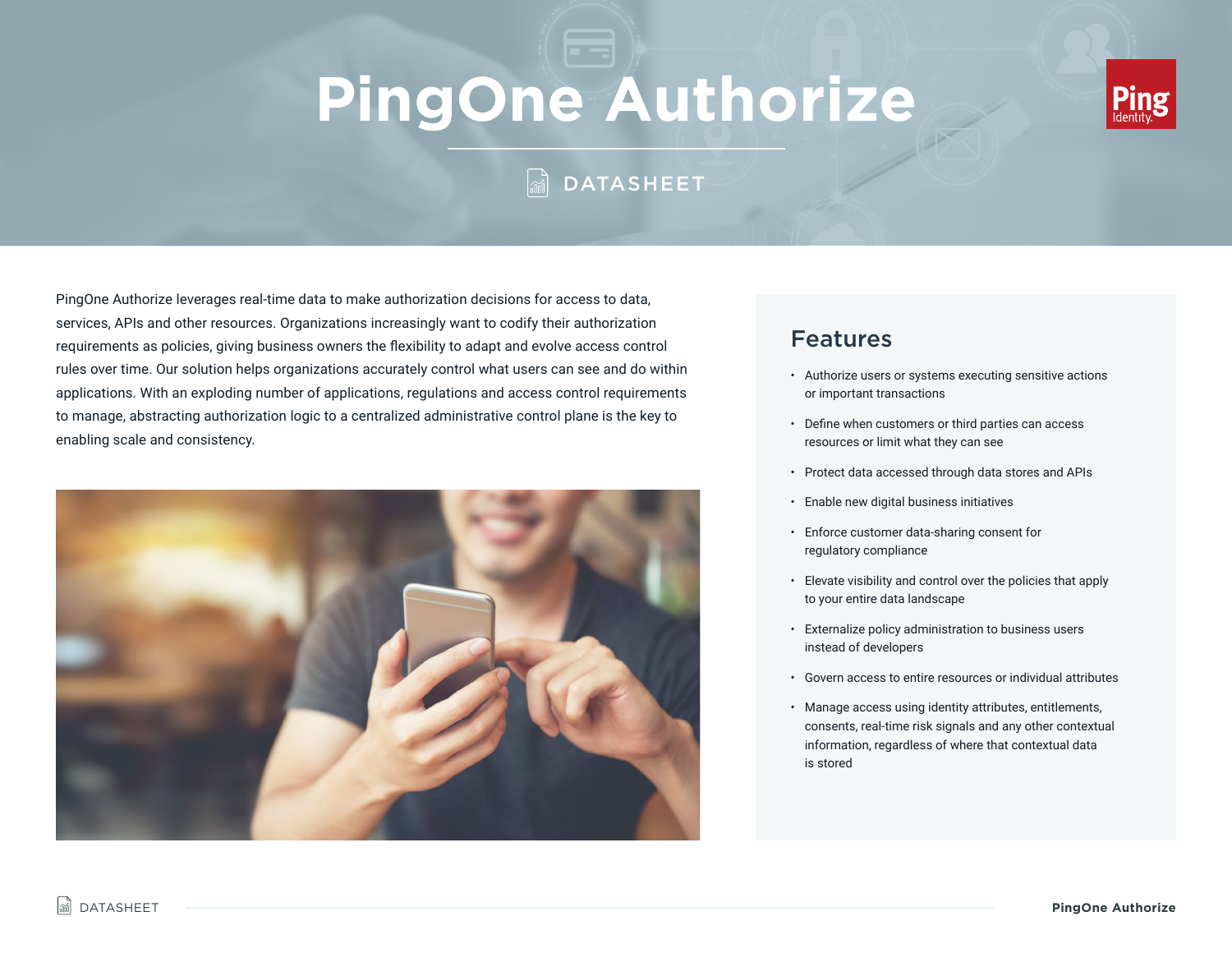## How It Works

PingOne Authorize delivers centralized authorization policies that evaluate identity attributes, entitlements, consents and other contextual information in order to authorize critical actions, manage access to high-value data and check a user's permission to access resources. All this gives your organization the flexibility to manage policy administration and access based on your enterprise requirements, as well as update policies in minutes with a drag-and-drop UI.



#### Business-Driven Policies

PingOne Authorize is designed to make it easy to create and tailor fine-grained authorization policies around your unique business needs. This means that enterprises no longer need to rely on hidden, "hardbaked" access control decisions from application development teams. PingOne Authorize provides an elegant Trust Framework that allows administrators to dynamically connect and define data sources that will be used by a policy. The policies section provides business users with an easy-to-use solution for creating and managing the conditions and rules that evaluate data and make policy decisions.

#### Smart, Resilient Decision API

Our decision API provides organizations with a high-performance, scalable decision mechanism that is efficient at accessing a multitude of external systems to provide real-time decision responses. The flexibility of the APIs allows developers to externalize authorization decisions from their applications, decoupling access control policy from the software development life cycle and allowing policy changes to be available in minutes. This pattern supports almost any authorization use case.

Alternatively, PingOne Authorize can be deployed as a sideband to existing API management gateways for seamless integration. It evaluates API requests

and responses and enforces policy decisions, all without asking your developers to make any changes at the database or microservice level.

#### Collaborate, Share and Monitor

A comprehensive record of policy configuration changes is captured in version control history and policy administration activity can be shared and collaborated on by teams of operators. This gives the organization visibility and consistency towards authorization across their digital estate. Administrators can visualize how policy decisions were reached with access to comprehensive logs of governance and audit information, satisfying regulatory and enterprise-grade information governance requirements.